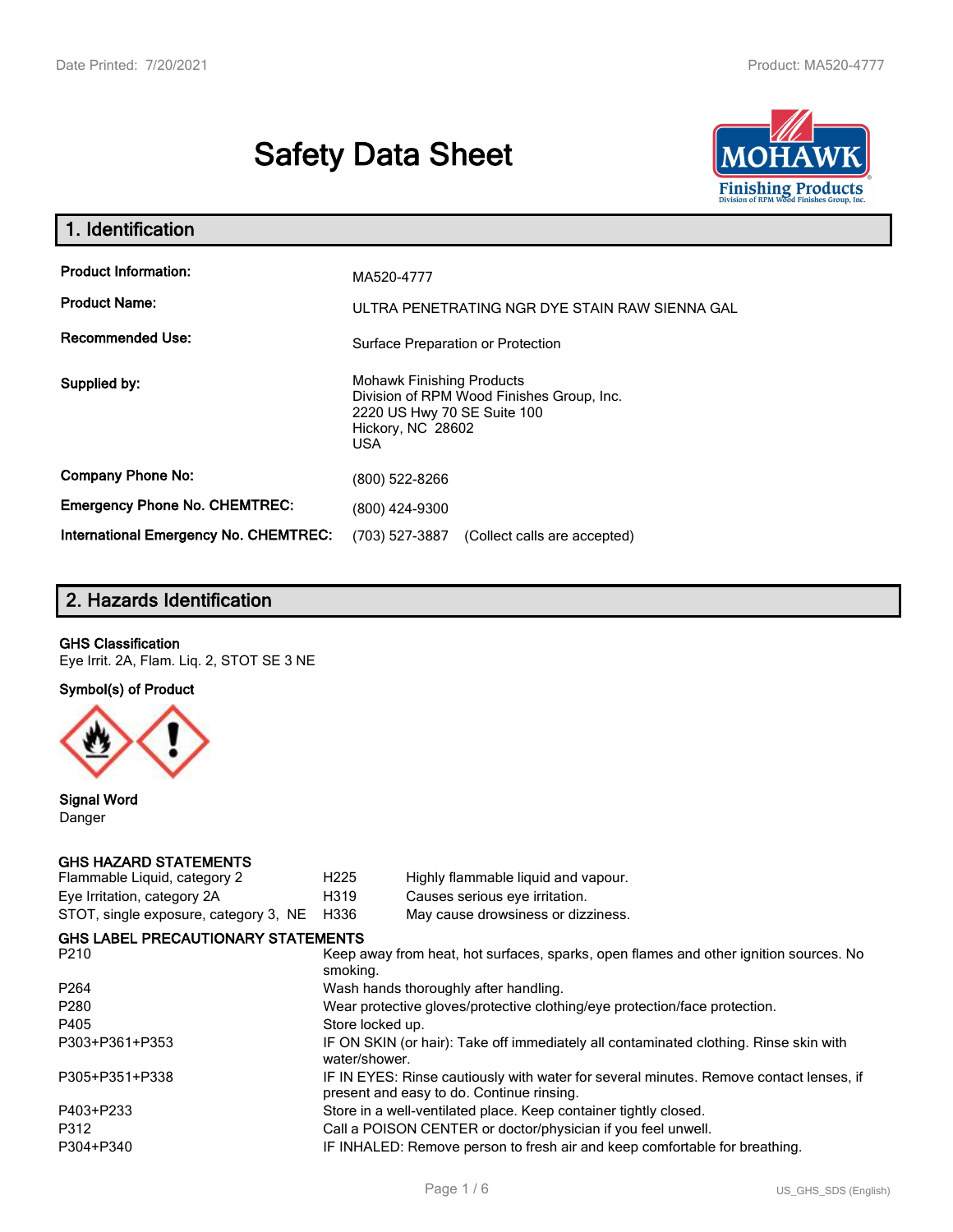| P337+P313                               | If eye irritation persists: Get medical advice/attention.      |  |  |  |
|-----------------------------------------|----------------------------------------------------------------|--|--|--|
| P403+P235                               | Store in a well-ventilated place. Keep cool.                   |  |  |  |
| <b>GHS SDS PRECAUTIONARY STATEMENTS</b> |                                                                |  |  |  |
| P240                                    | Ground/bond container and receiving equipment.                 |  |  |  |
| P <sub>241</sub>                        | Use explosion-proof electrical/ventilating/lighting/equipment. |  |  |  |
| P <sub>242</sub>                        | Use only non-sparking tools.                                   |  |  |  |
| P <sub>243</sub>                        | Take precautionary measures against static discharge.          |  |  |  |
|                                         |                                                                |  |  |  |

# **3. Composition/Information on ingredients**

| <b>Chemical Name</b> | CAS-No.   | Wt. %  | <b>GHS Symbols</b> | GHS  |
|----------------------|-----------|--------|--------------------|------|
| acetone              | 67-64-1   | 75-100 | GHS02-GHS07        | H225 |
| ethanol              | 64-17-5   | 2.5-10 | GHS02              | H225 |
| ethoxypropanol       | 1569-02-4 | 10-25  | GHS02-GHS07        | H226 |

**GHS Statements** H225-302-319-332-336 H226-332-336

The exact percentage (concentration) of ingredients is being withheld as a trade secret.

The text for GHS Hazard Statements shown above (if any) is given in the "Other information" Section.

### **4. First-aid Measures**



FIRST AID - EYE CONTACT: IF IN EYES: Rinse cautiously with water for several minutes. Remove contact lenses, if present and easy to do. Continue rinsing. If eye irritation persists: Get medical advice/attention.

FIRST AID - SKIN CONTACT: IF ON SKIN (or hair): Take off immediately all contaminated clothing. Rinse skin with water/shower.

FIRST AID - INGESTION: IF SWALLOWED: rinse mouth. Do NOT induce vomiting. IF exposed or if you feel unwell: Call a POISON CENTER or doctor/physician.

FIRST AID - INHALATION: IF INHALED: Remove person to fresh air and keep comfortable for breathing.

# **5. Fire-fighting Measures**

**SPECIAL FIREFIGHTING PROCEDURES:** Evacuate all persons from the fire area to a safe location. Move non-burning material, as feasible, to a safe location as soon as possible. Fire fighters should be protected from potential explosion hazards while extinguishing the fire. Wear self-contained breathing apparatus (SCBA) and full fire-fighting protective clothing. Thoroughly decontaminate all protective equipment after use. Containers of this material may build up pressure if exposed to heat (fire). Use water spray to cool fire-exposed containers. Use water spray to disperse vapors if a spill or leak has not ignited. DO NOT extinguish a fire resulting from the flow of flammable liquid until the flow of the liquid is effectively shut off. This precaution will help prevent the accumulation of an explosive vapor-air mixture after the initial fire is extinguished.

**FIREFIGHTING EQUIPMENT:** This is a NFPA/OSHA Class 1B or less flammable liquid. Follow NFPA30, Chapter 16 for fire protection and fire suppression. Use a dry chemical, carbon dioxide, or similar ABC fire extinguisher for incipeint fires. Water may be used to cool and prevent rupture of containers that are exposed to heat from fire.

### **6. Accidental Release Measures**

### **ENVIRONMENTAL MEASURES:** No Information

**STEPS TO BE TAKEN IN CASE MATERIAL IS RELEASED OR SPILLED:** Follow personal protective equipment recommendations found in Section VIII. Personal protective equipment needs must be evaluated based on information provided on this sheet and the special circumstances created by the spill including; the material spilled, the quantity of the spill, the area in which the spill occurred, and the training and the expertise of employees in the area responding to the spill. Never exceed any occupational exposure limits. Shut off ignition sources; including electrical equipment and flames. Do not allow smoking in the area. Do not allow the spilled product to enter public drainage system or open waterways.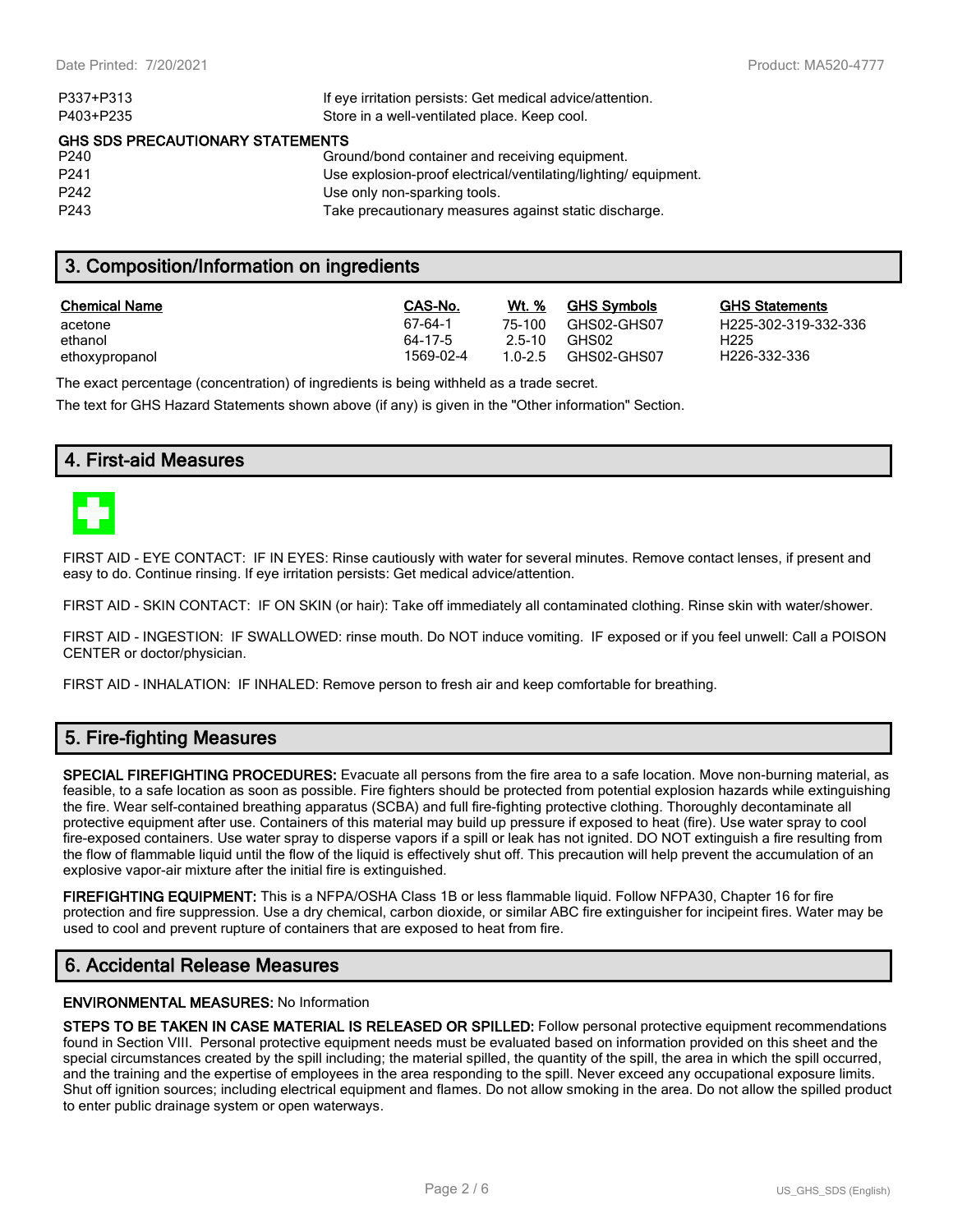# **7. Handling and Storage**



**HANDLING:** Avoid inhalation and contact with eyes, skin, and clothing. Wash hands thoroughly after handling and before eating or drinking. In keeping with safe handling practices, avoid ignition sources (smoking, flames, pilot lights, electrical sparks); ground and bond containers when transferring the material to prevent static electricity sparks that could ignite vapor and use spark proof tools and explosion proof equipment. Empty containers may retain product residue or vapor. Do not pressurize, cut, weld, braze, solder, drill, grind, or expose container to heat, flame, sparks, static electricity, or other sources of ignition. Any of these actions can potentially cause an explosion that may lead to injury.

**STORAGE:** Keep containers closed when not in use. Store in cool well ventilated space away from incompatible materials.

## **8. Exposure Controls/Personal Protection**

| Ingredients with Occupational Exposure Limits |                             |                                    |                                  |                         |  |  |  |
|-----------------------------------------------|-----------------------------|------------------------------------|----------------------------------|-------------------------|--|--|--|
| <b>Chemical Name</b>                          | <b>ACGIH TLV-TWA</b>        | <b>ACGIH-TLV STEL</b>              | <b>OSHA PEL-TWA</b>              | <b>OSHA PEL-CEILING</b> |  |  |  |
| acetone<br>ethanol<br>ethoxypropanol          | $250$ ppm<br>N.D.<br>50 ppm | 500 ppm<br>$1000$ ppm<br>$200$ ppm | $1000$ ppm<br>$1000$ ppm<br>N.D. | N.D.<br>N.D.<br>N.D.    |  |  |  |

**Further Advice: MEL = Maximum Exposure Limit OES = Occupational Exposure Standard SUP = Supplier's Recommendation Sk = Skin Sensitizer N.E. = Not Established N.D. = Not Determined**

### **Personal Protection**



**RESPIRATORY PROTECTION:** Use adequate engineering controls and ventilation to keep levels below recommended or statutory exposure limits. If exposure levels exceed limits use appropriate approved respiratory protection equipment.

**SKIN PROTECTION:** Wear chemical resistant footwear and clothing such as gloves, an apron or a whole body suit as appropriate.



**EYE PROTECTION:** Wear chemical-resistant glasses and/or goggles and a face shield when eye and face contact is possible due to splashing or spraying of material.



**OTHER PROTECTIVE EQUIPMENT:** No Information

**HYGIENIC PRACTICES:** It is good practice to avoid contact with the product and/or its vapors, mists or dust by using appropriate protective measures. Wash thoroughly after handling and before eating or drinking.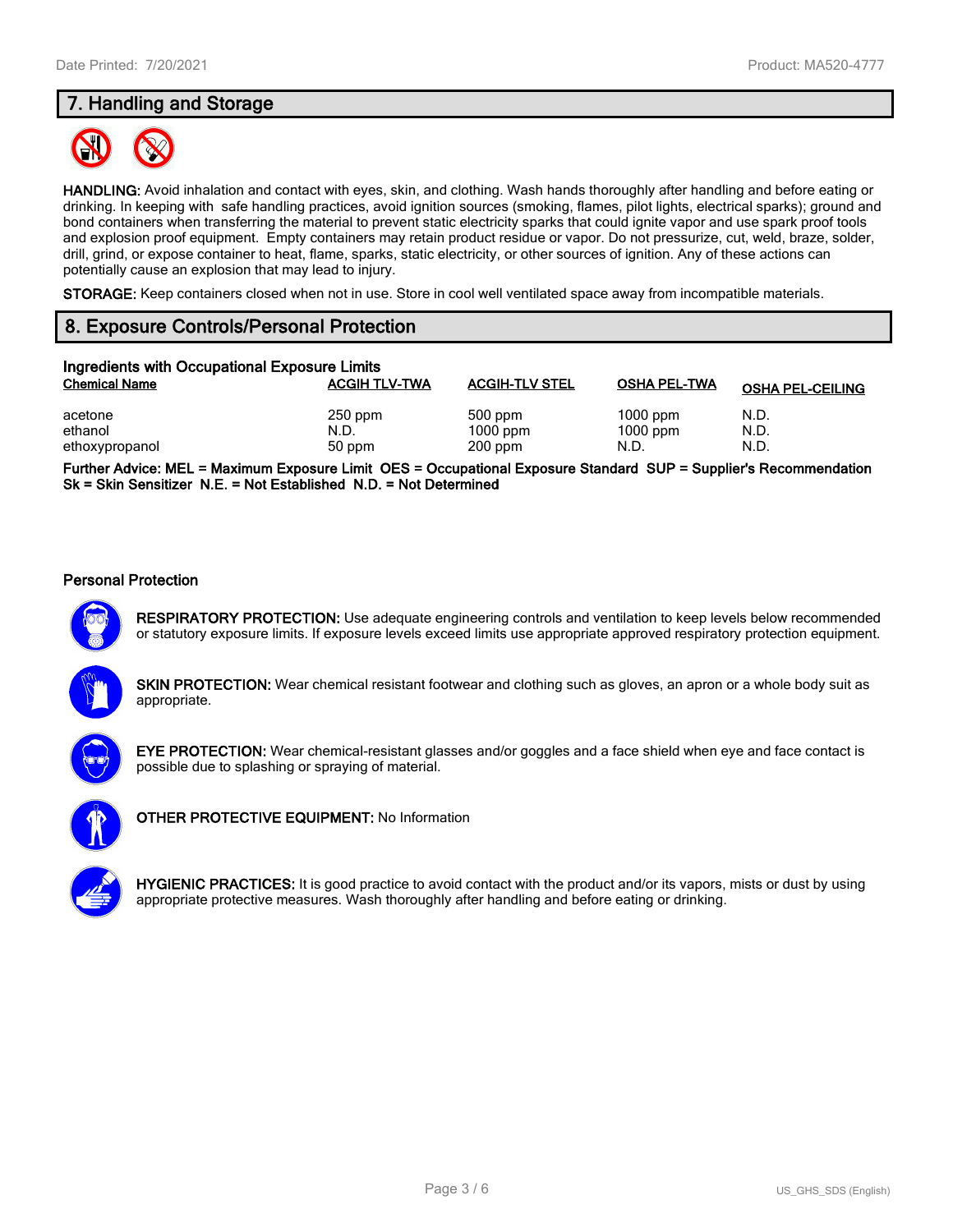**N.I. = No Information**

# **9. Physical and Chemical Properties**

| Appearance:                    | Colored Liquid                   | <b>Physical State:</b>                      | <b>LIQUID</b>   |
|--------------------------------|----------------------------------|---------------------------------------------|-----------------|
| Odor:                          | <b>Strong Solvent</b>            | <b>Odor Threshold:</b>                      | Not determined  |
| Density, g/cm3:                | 0.811                            | pH:                                         | Not determined  |
| Freeze Point, °F:              | Not determined                   | Viscosity:                                  | Not determined  |
| <b>Solubility in Water:</b>    | Not determined                   | Partition Coefficient, n-octanol/<br>water: | Not determined  |
| Decomposition temperature, °F: | Not determined                   | <b>Explosive Limits, %:</b>                 | Not determined  |
| Boiling Range, °F:             | $>$ 100 °F                       | Flash Point, °F:                            | -4 $^{\circ}$ F |
| Combustibility:                | <b>Supports Combustion</b>       | Auto-Ignition Temperature, °F:              | Not determined  |
| <b>Evaporation Rate:</b>       | <b>Faster than Diethyl Ether</b> | Vapor Pressure, mmHg:                       | Not determined  |
| <b>Vapor Density:</b>          | Not determined                   |                                             |                 |

## **10. Stability and reactivity**

**STABILITY:** Stable under normal conditions.

**CONDITIONS TO AVOID:** Heat, flames and sparks.

**INCOMPATIBILITY:** Acids, Bases, Oxidizing agents

**HAZARDOUS DECOMPOSITION PRODUCTS:** Not determined.

## **11. Toxicological information**

**Practical Experiences**

**EMERGENCY OVERVIEW:** No Information

**EFFECT OF OVEREXPOSURE - EYE CONTACT:** No Information

**EFFECT OF OVEREXPOSURE - INGESTION:** No Information

**EFFECT OF OVEREXPOSURE - INHALATION:** No Information

**EFFECT OF OVEREXPOSURE - SKIN CONTACT:** No Information

**CARCINOGENICITY:** No Information

### **PRIMARY ROUTE(S) OF ENTRY:**

**Eye Contact, Skin Contact, Inhalation**

# **Acute Toxicity Values**

**The acute effects of this product have not been tested. Data on individual components are tabulated below**

| CAS-No. | <b>Chemical Name</b> |  |
|---------|----------------------|--|
| 67-64-1 | acetone              |  |

**Casary Chemical Chemical LD50 Chemical LD50 Vapor LC50** 1800 mg/kg Rat 20000 mg/kg Rabbit 50.1 mg/L Rat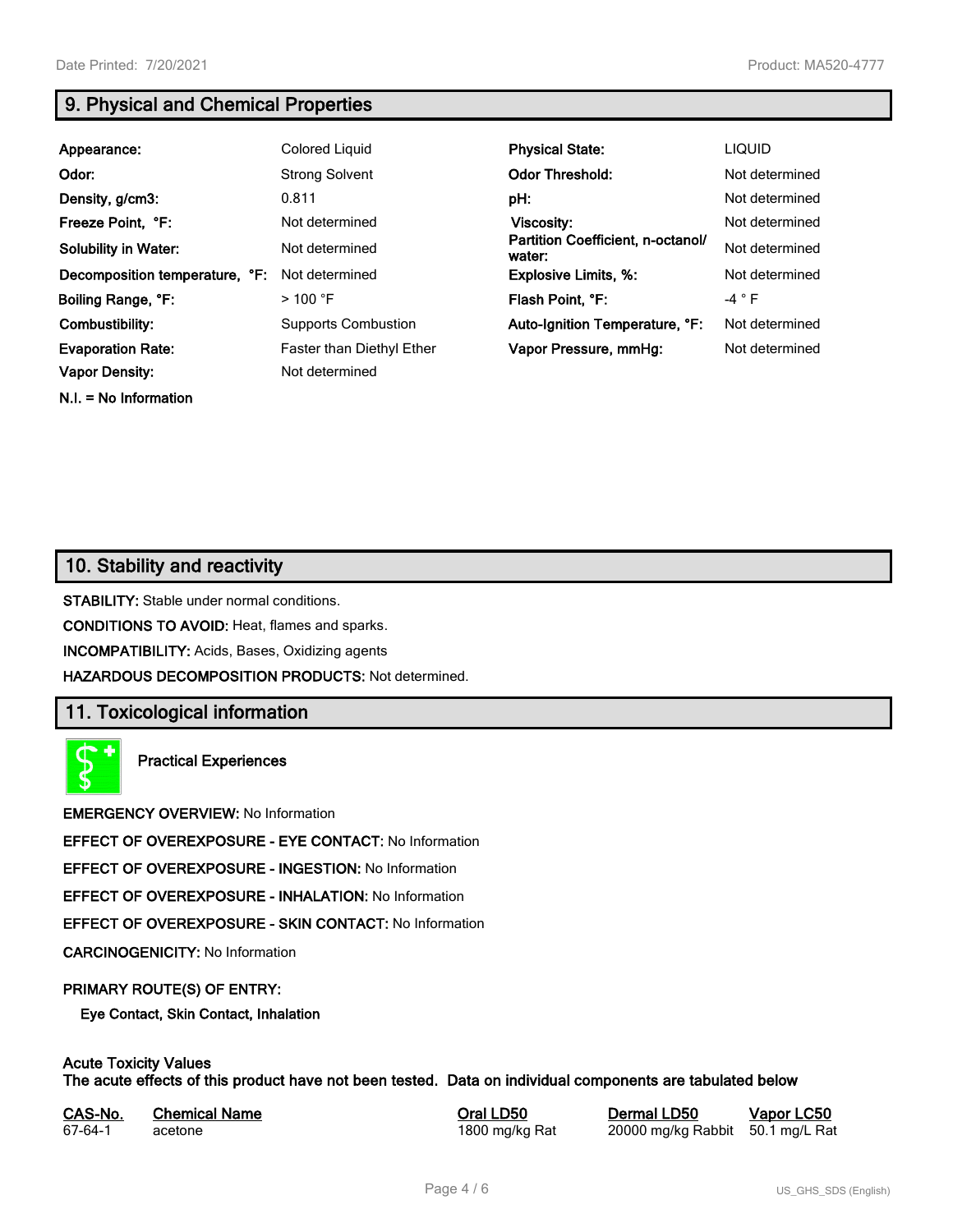64-17-5 ethanol 7060 mg/kg Rat 15,800 mg/kg 124.7 mg/L Rat 1569-02-4 ethoxypropanol 4400 mg/kg Rat 8100 mg/kg Rabbit 15

# **N.I. = No Information**

### **12. Ecological information**

**ECOLOGICAL INFORMATION:** Ecological evaluation of this material has not been performed; however, do not allow the product to be released to the environment without governmental approval/permits.

### **13. Disposal Information**



**Product**

**DISPOSAL METHOD:** Waste from this material may be a listed and/or characteristic hazardous waste. Dispose of material, contaminated absorbent, container and unused contents in accordance with local, state, and federal regulations.

**STEPS TO BE TAKEN IN CASE MATERIAL IS RELEASED OR SPILLED:** Follow personal protective equipment recommendations found in Section VIII. Personal protective equipment needs must be evaluated based on information provided on this sheet and the special circumstances created by the spill including; the material spilled, the quantity of the spill, the area in which the spill occurred, and the training and the expertise of employees in the area responding to the spill. Never exceed any occupational exposure limits. Shut off ignition sources; including electrical equipment and flames. Do not allow smoking in the area. Do not allow the spilled product to enter public drainage system or open waterways.

# **14. Transport Information**

**SPECIAL TRANSPORT PRECAUTIONS:** No Information

**DOT:** CONSUMER COMMODITY

**IATA:** UN1263, PAINT, 3, II

**IMDG:** UN1263, PAINT, 3, II

### **15. Regulatory Information**

### **U.S. Federal Regulations:**

### **CERCLA - SARA Hazard Category**

This product has been reviewed according to the EPA 'Hazard Categories' promulgated under Sections 311 and 312 of the Superfund Amendment and Reauthorization Act of 1986 (SARA Title III) and is considered, under applicable definitions, to meet the following categories:

Fire Hazard, Acute Health Hazard

### **SARA SECTION 313**

This product contains the following substances subject to the reporting requirements of Section 313 of Title III of the Superfund Amendment and Reauthorization Act of 1986 and 40 CFR part 372:

No Sara 313 components exist in this product.

### **TOXIC SUBSTANCES CONTROL ACT**

This product contains the following chemical substances subject to the reporting requirements of TSCA 12(B) if exported from the United States: